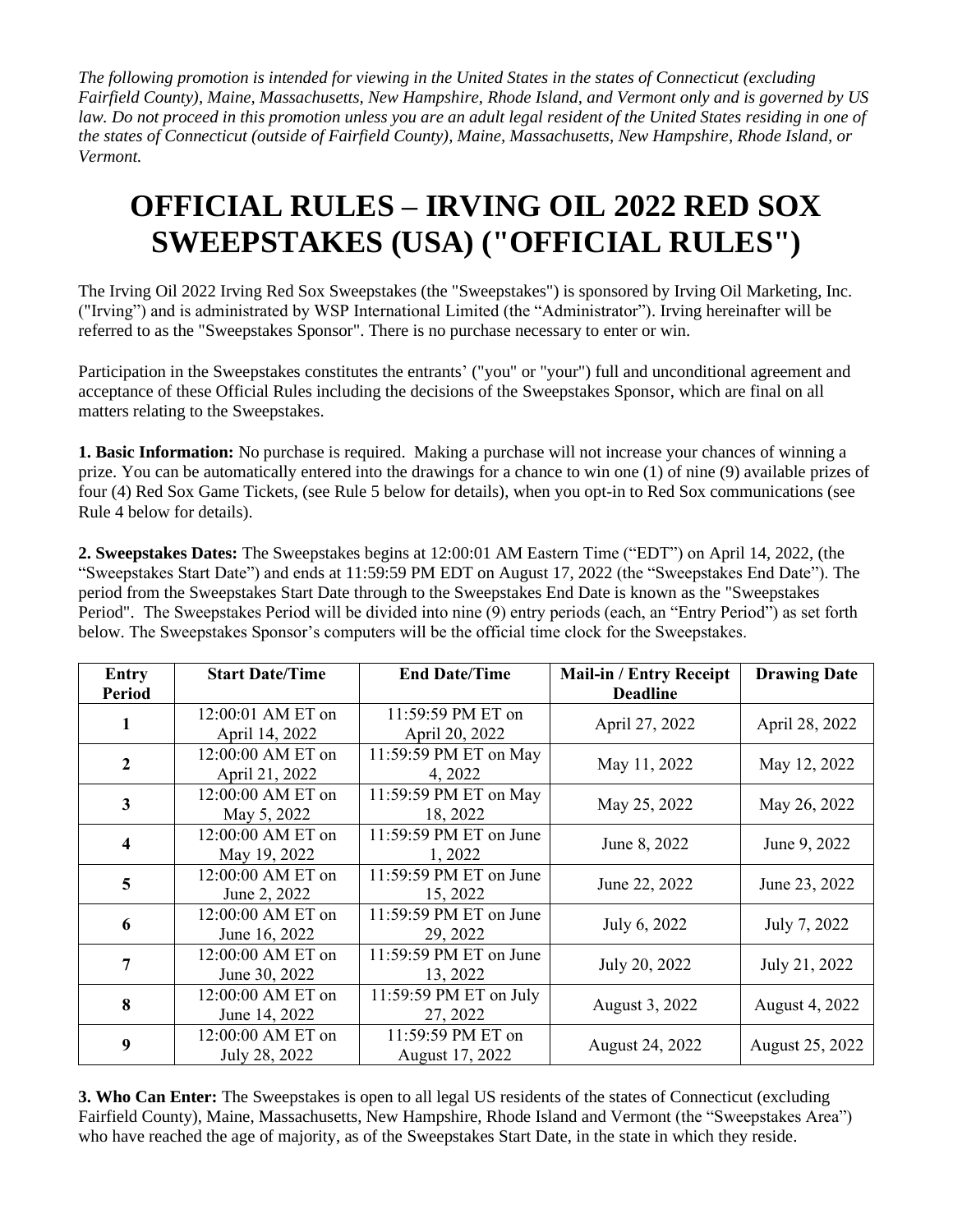Employees and immediate family members (living in the same household) of the Sweepstakes Sponsor, its affiliates and agents, contractors, the Administrators, the Boston Red Sox Baseball Club Limited Partnership (the "Red Sox" or the "Boston Red Sox") the other MLB Entities, are not eligible to enter or win. The "MLB Entities" shall mean the Office of the Commissioner of Baseball ("BOC"), its Bureaus, Committees, Subcommittees and Councils, MLB Advanced Media, L.P. ("MLB"), Major League Baseball Properties, Inc., The MLB Network, LLC, the Major League Baseball Clubs ("Clubs"), each of their parent, subsidiary, affiliated and related entities, any entity which, now or in the future, controls, is controlled by, or is under common control with the Clubs or the BOC and the owners, general and limited partners, shareholders, directors, officers, employees and agents of the foregoing entities. The Sweepstakes is void outside of the Sweepstakes Area and where otherwise prohibited or restricted by law.

**4. How to Enter:** During any Entry Period, opt-in for Red Sox communications by completing the opt-in registration at https://www.irvingoil.com/myrewards/signup. You will receive one (1) entry when you successfully complete the opt-in registration. Limit one (1) entry per person per account throughout the Sweepstakes Period. All entries received during the Sweepstakes Period, will be automatically entered into the bi-weekly drawing for a chance to win one (1) of nine (9) available bi-weekly prizes as outlined below.

There is no purchase or fee required to sign up for Irving Rewards. Please allow up to three (3) days from the day that you sign up for Irving Rewards, to receive entries into any of the Sweepstakes prize drawings.

Once you have successfully completed the opt-in registration, you will receive a three (3) or more emails from the Sponsor, advising that if you swipe your Irving Rewards card during pre-specified time frames, you will earn entries for our Bonus prize drawings, as described in Section 5, below. You will earn one (1) entry each time that you swipe your card during the specified time frames.

To receive one (1) no purchase entry into the bi-weekly drawing(s) and Bonus prize drawings (as described below), send your Name, Address, State, Zip Code, Phone Number, E-mail Address and registered Irving Rewards card number, clearly printed or typed on a 3" x 5" card or piece of paper to: "Irving Oil 2022 Red Sox Opt-in Sweepstakes, 600 Main Street, #300, Tonawanda, NY 14151-0888." Each No Purchase Mail-In Entry will receive one (1) entry into the bi-weekly drawing(s) for the day indicated and every subsequent mail-in will result in one (1) entry into the bonus drawing. You may enter as often as you wish by mail for bonus entries, but each entry must be mailed separately, postmarked by the End Date for the applicable drawing as indicated above and received by the applicable mail-in deadline. Limit one (1) No Purchase biweekly entry per person, per day. Valid No Purchase request will be included into the Bonus prize drawings, as shown in Rule 5, Table 1, below. Mail-in entries must be complete and legible for entry. Sweepstakes Sponsor is not responsible for late, misdirected, lost, postage due, or incomplete entries, which will be disqualified.

## **5. Prize Details:**

**A) Bi-weekly prizes: On or about the Drawing Dates as indicated below, one (1) bi-weekly winner will be randomly selected from among all eligible entries received up until that Drawing Date for a total of nine (9) bi-weekly winners.** Each bi-weekly winner will receive four (4) Boston Red Sox game tickets for winner and three (3) guests. Each prize is valued at three hundred (\$300.00) dollars each. Boston Red Sox game tickets are digital and will be sent to qualified winners by email or text message (standard text message rates may apply). Prizes will be for 2022 Boston Red Sox regular season home games at Fenway Park to be determined by Sponsor in its sole discretion. Random drawings will be held to select the winners at the offices of the Administrator in Markham, ON, on dates outlined in Schedule 1. Limit one (1) Bi-weekly prize per entrant per household.

**B) Bonus prizes:** There will be three (3) Bonus Prizes awarded, as outlined in Table 1, below.

**i) Bonus Boston Red Sox Signed Baseball Prize**, approximate retail value ("ARV") \$125.00 is an Official Red Sox, baseball, signed by an active player or alumni.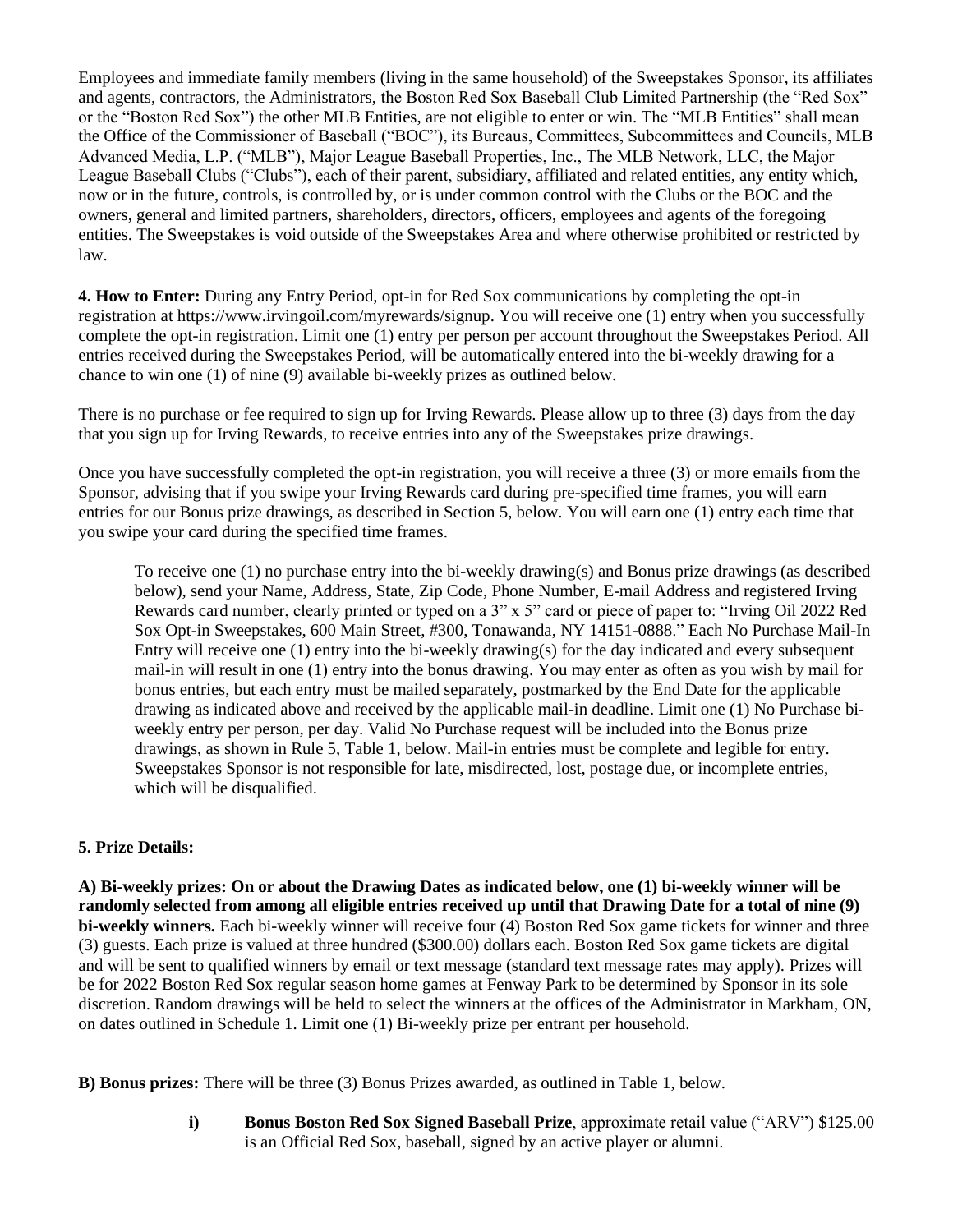- **ii) Bonus Tickets Prize, ARV \$300.00**, consists of four (4) Boston Red Sox game tickets (one (1) for winner and three (3) guests to a game determined by Sponsor in its sole discretion.
- **iii) Bonus Boston Red Sox Destination Prize, ARV \$550.00, includes two (2) Red Sox** tickets for winner and one (1) guest to a Boston Red Sox home game at Fenway Park on a date to be determined by the Sweepstakes Sponsor, prior to the final awarding of the prize. Prize also includes the opportunity for the winner and guest to attend a pre-game VIP tour of Fenway Park, the opportunity for a private pre-game meet and greet reception with a current Red Sox player at Sponsor's sole discretion, a photo-op, autograph and Q&A with the Red Sox player, a Red Sox gift bag, food and non-alcoholic beverages will also be included at the event for the winner and guest.

Limit one (1) Bonus Prize per entrant, per household, however you are eligible to win one (1) Bi-weekly prize plus one (1) Bonus prize.

| <b>Entry Period</b> | <b>Prize Description</b>                                                            |  |
|---------------------|-------------------------------------------------------------------------------------|--|
| 1                   | One (1) Bi-Weekly Prize – 4 Boston Red Sox game tickets – drawn April 28, 2022      |  |
| 2                   | One (1) Bi-Weekly Prize - 4 Boston Red Sox game tickets - drawn May 12, 2022        |  |
| 3                   | One (1) Bi-Weekly Prize - 4 Boston Red Sox game tickets - drawn May 26, 2022        |  |
|                     | One (1) Bonus Boston Red Sox Signed Baseball Prize – drawn May 26, 2022             |  |
| 4                   | One (1) Bi-Weekly Prize $-4$ Boston Red Sox game tickets $-$ drawn June 9, 2022     |  |
| 5                   | One (1) Bi-Weekly Prize $-4$ Boston Red Sox game tickets $-$ drawn June 23, 2022    |  |
| 6                   | One (1) Bi-Weekly Prize $-4$ Boston Red Sox game tickets $-$ drawn July 7, 2022     |  |
|                     | One (1) Bonus Tickets Prize $-4$ Boston Red Sox game tickets $-$ drawn July 7, 2022 |  |
| 7                   | One (1) Bi-Weekly Prize – 4 Boston Red Sox game tickets – drawn July 21, 2022       |  |
| 8                   | One (1) Bi-Weekly Prize $-4$ Boston Red Sox game tickets $-$ drawn August 4, 2022   |  |
| 9                   | One (1) Bi-Weekly Prize $-4$ Boston Red Sox game tickets $-$ drawn August 18, 2022  |  |
|                     | One (1) Bonus Boston Red Sox Destination Prize – drawn August 25, 2022              |  |

## **Table 1 – Summary of Prizes, and Drawing Dates:**

All non-winning entries from each drawing will roll-over and the non-winning entries will be included in the final Bonus Boston Red Sox Destination Prize drawing only.

Each winner and guests are responsible for travel to and from Fenway Park and all expenses incurred at the Boston Red Sox game, unless specified herein. Use of any Major League Baseball game/event/exhibition ticket is subject to the standard terms, conditions, and health and safety policies applicable to the ticket; see mlb.com/ticketback for details. Seat locations at the game/event/exhibition and, unless otherwise stated in the prize description, exact game/event/exhibition date shall be determined in the sole discretion of Sponsor. Each winner's guest(s) must be of legal age of majority in his/her(their) jurisdiction(s) of residence unless accompanied by a parent or legal guardian. Major League Baseball game/event/exhibition dates and times are determined in the sole discretion of the BOC and/or the applicable Club and may be subject to change. The terms and conditions of the tickets awarded as part of the prize will govern in the event a legal game/event/exhibition, as defined by Major League Baseball, is not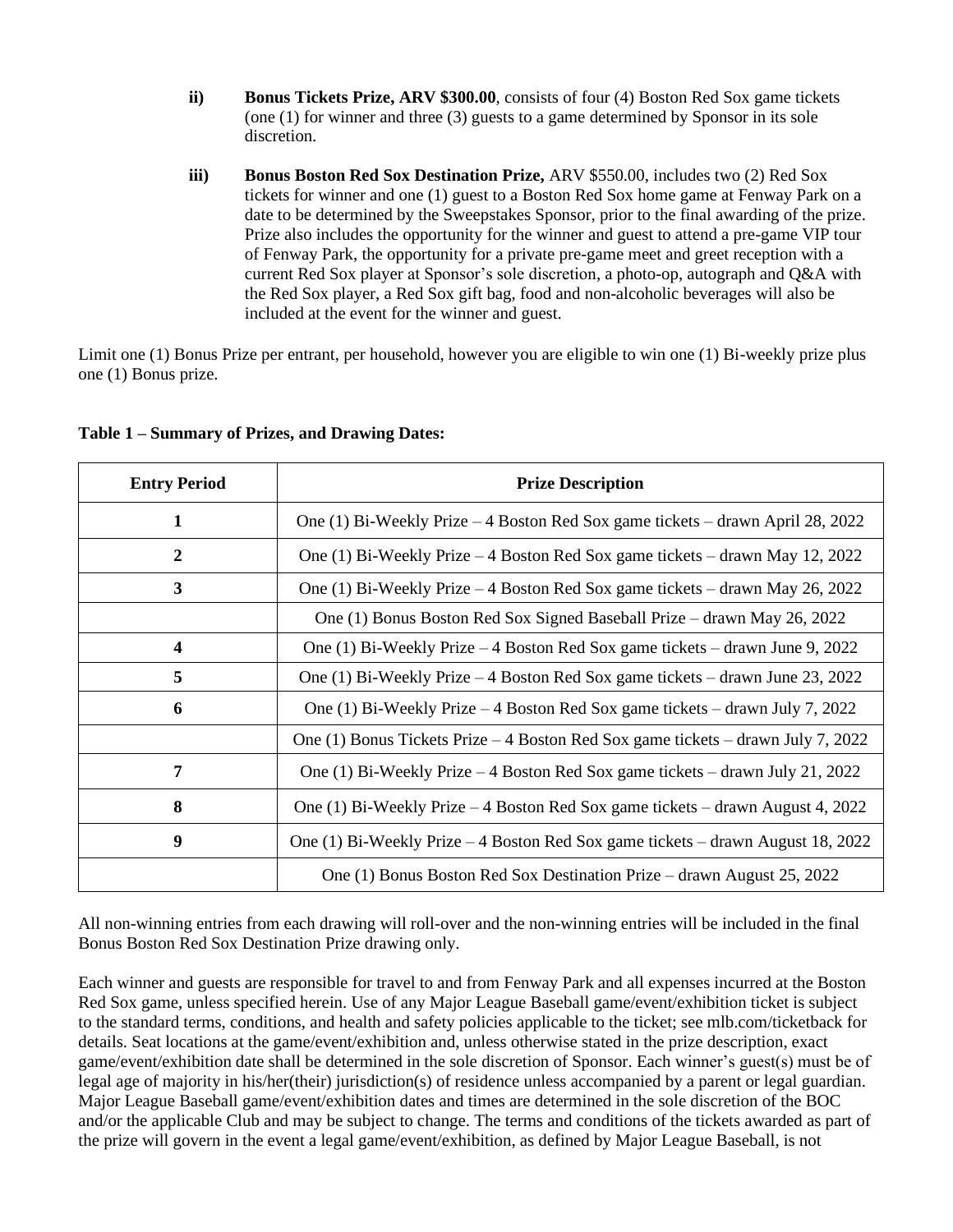played, or held due to weather conditions, an act of God, an act of terrorism, civil disturbance, or any other reason. Each winner and his/her guest(s) agree to comply with all applicable ballpark and venue regulations in connection with the prize. Sponsor and the MLB Entities reserve the right to remove or to deny entry to any winner and/or his/her guest(s) who engage in a non-sportsmanlike or disruptive manner or with intent to annoy, abuse, threaten, or harass any other person at the game/event/exhibition. Released Parties (as defined below) will not be responsible for weather conditions; acts of God; acts of terrorism; civil disturbances; local, state, or federal regulation, order, or policy; work stoppage; epidemic, pandemic, or any other issue concerning public health or safety; or any other event outside of their control that may cause the cancellation or postponement of any Major League Baseball game/event/exhibition. Major League Baseball game/event/exhibition tickets awarded as prizes may not be resold, offered for resale, or used for any commercial or promotional purpose whatsoever. Any such resale or commercial or promotional use may result in disqualification and prize forfeiture and may invalidate the license granted by the game/event/exhibition ticket. Participation in the prize event is subject to winners' (and guest's) consent to and compliance with all health and safety policies of the MLB Entities, including but not limited to the wearing of masks if and when directed and the requirement to be fully vaccinated against COVID-19 (i.e., having received a final vaccination dose at least 14 days prior to the event).

**6. Notification and Redemption:** If your entry has been drawn as a selected prize winner, the Sweepstakes Sponsor or Administrator will notify you via e-mail and / or phone using the information provided in the entry or associated with your Irving Rewards account. If the selected winner does not respond to the Sweepstakes Sponsor's or Administrator's notification within three (3) days of the Prize Draw and the Sweepstakes Sponsor or Administrator has made two (2) separate contact attempts, the potential winner will be disqualified and a new potential winner will be drawn from among the eligible entries. As a condition of awarding the prize, winner must have completed, within one (1) day of receipt, the Sweepstakes Sponsor's Statement of Compliance, Release, and Indemnity Agreement ("Release Form") under which, among other matters, the winner confirms his/her compliance and eligibility with these Official Rules and releasing the Sweepstakes Sponsor, Administrator, the MLB Entities, each of their respective affiliates, subsidiaries, advertising and promotional agencies, and the directors, officers, partners, dealers, employees and agents of each of the foregoing, from and against any and all liability arising from or in connection with participation in the Sweepstakes or the acceptance, possession or use/misuse of the prize (or any portion thereof). The winner must also provide proof of identity to a valid representative of the Sweepstakes Sponsor or Administrators. If a potential winner fails to return the required documents and provide proof of identity in accordance with these Rules or is found to have violated the rules of the Sweepstakes in any way, or if any prize or prize notification from the Sweepstakes Sponsor is returned as undeliverable, the potential winner will be disqualified and will be deemed to have forfeited the prize in question. In the case of forfeit, the Sweepstakes Sponsor may hold a random drawing to select an alternate prize winner.

Each winner is solely responsible for any taxes on prize award. All costs and expenses are the sole responsibility of the winner.

**7. Publicity:** Acceptance of a Prize constitutes permission for Sweepstakes Sponsor and MLB Entities to use each winner's name, likeness, voice and comments for advertising and promotional purposes worldwide in any media without limitation and without additional compensation unless prohibited by law. The name of the Prize Winners may be published on [www.irvingoil.com](http://www.theirving.com/) and in Irving Rewards member communications.

**8. Odds:** Odds of winning will depend on the total number of eligible entries received during each Entry Period through all methods of entry during the Sweepstakes Period.

**9. Restrictions:** The following are prohibited and will result in automatic disqualification from the Sweepstakes: (1) using any method that artificially increases odds of winning; (2) non-compliance with these Official Rules; and (3) any other act which the Sweepstakes Sponsor or MLB Entities determine in their sole discretion, jeopardizes the integrity or proper conduct of the Sweepstakes.

**10. Privacy:** Sweepstakes Sponsor will be collecting personal data about you for the administration of the Sweepstakes and for purposes of internal market research. No such personal data will be transferred or sold to any third party except in the following circumstances: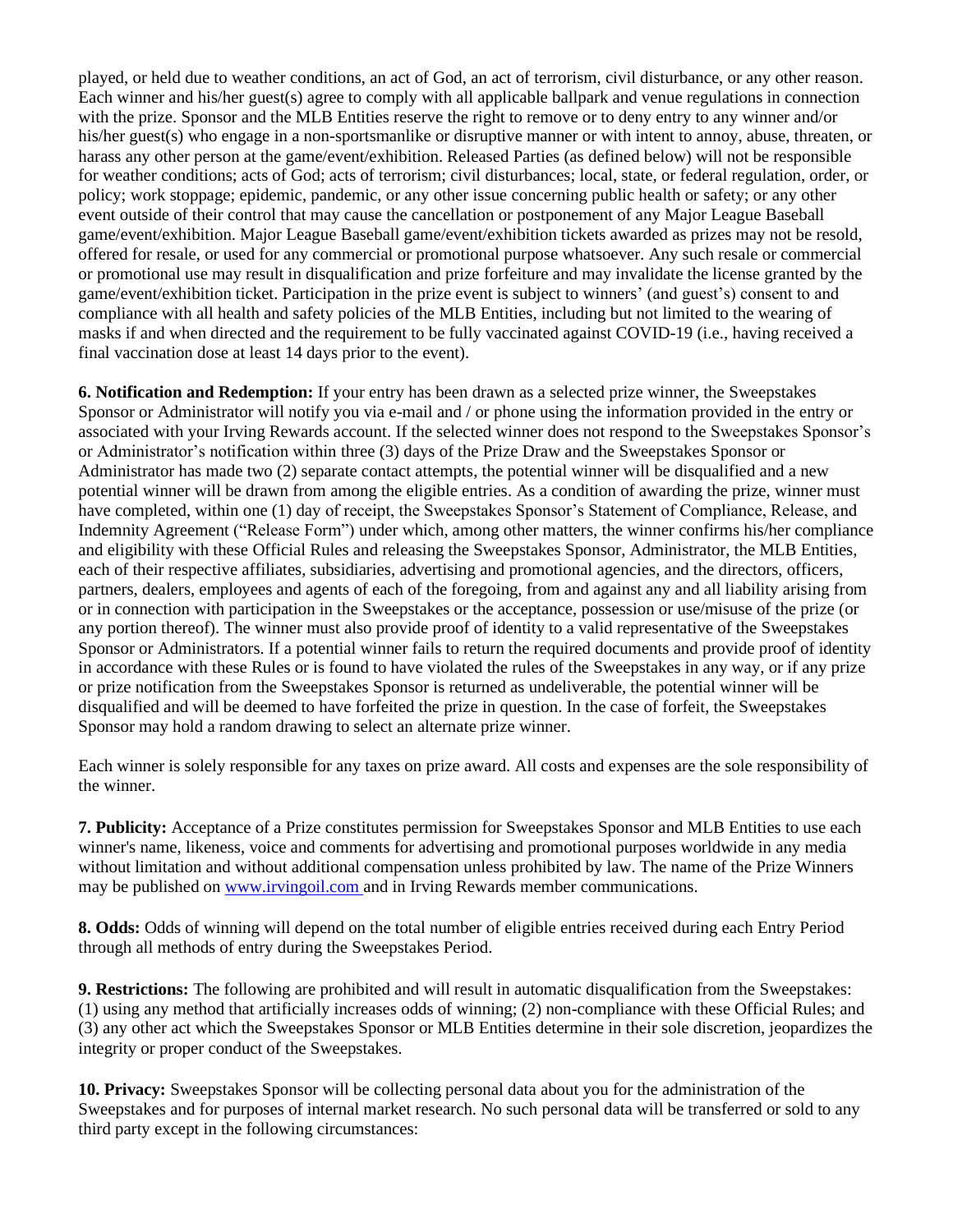• when you give us permission to do so;

• when, in good faith, we believe the law requires disclosure;

• to affiliated companies, provided that our affiliated companies and their agents and advisors and their respective employees are restricted from using the information for any other purpose other than as described in these Official Rules; and

• to our respective agents for data processing purposes, our respective professional advisors and promotional and marketing agencies, provided that such agents, professional advisors and promotional and marketing agencies are restricted from using the information for any purpose other than as described in these Official Rules.

Sweepstakes Sponsor may match aggregated, statistical use information to parameters established by third parties, without releasing user information. This information will not contain any personally identifiable information. Sweepstakes Sponsor may share aggregate information with trading partners, co-branded sites, participating sponsors and advertisers; however, this aggregated information will not contain personally identifiable information.

**11. Winners' List:** The names of the winners will be available until August 31, 2023, by emailing gamemaster@irvingfun.com.

**12. General Terms and Conditions:** This Sweepstakes is void outside the Sweepstakes Area and where prohibited by law, and is subject to all applicable federal, state, and local laws and regulations. By accepting any prize, winners acknowledge that the Sweepstakes Sponsor and MLB Entities has neither made, nor is in any manner responsible or liable for any representations, guarantees or warranties, express or implied, in fact or in law, regarding any awarded prize, including but not limited to its quality, merchantability or mechanical condition. BY PARTICIPATING IN THE SWEEPSTAKES, EACH ENTRANT AGREES TO RELEASE AND HOLD THE SWEEPSTAKES SPONSOR, ADMINSITRATOR, THE BOSTON RED SOX BASEBALL CLUB LIMITED PARTNERSHIP, THE OTHER MLB ENTITIES, OFFICERS, DIRECTORS, SHAREHOLDERS, AGENTS, PARENT COMPANIES, AFFILIATES, SUBSIDIARIES, ADVERTISING, PROMOTION, FULFILLMENT AGENCIES AND LEGAL ADVISORS (COLLECTIVELY THE "RELEASED PARTIES"), HARMLESS FROM ANY AND ALL LOSSES, DAMAGES, COSTS, EXPENSES, LIABILITIES, RIGHTS, CLAIMS AND ACTIONS OF ANY KIND ARISING FROM OR IN CONNECTION WITH PARTICIPATION IN THE SWEEPSTAKES OR THE ACCEPTANCE, POSSESSION, OR USE OF ANY PRIZE, INCLUDING WITHOUT LIMITATION, ANY LOSS, PERSONAL INJURY, DEATH, PROPERTY DAMAGE, AND CLAIMS BASED ON PUBLICITY RIGHTS, DEFAMATION, OR INVASION OF PRIVACY, EVEN IF CLAIMED TO BE CAUSED BY THE NEGLIGENCE OF THE RELEASED PARTIES. This release and waiver is intended to be as broad as the law allows. All entries become the property of Sweepstakes Sponsor and will not be returned. Released Parties are not responsible for any injury or damage to persons or property which may be caused, directly or indirectly, in whole or in part, from an entrant's participation in the Sweepstakes or from downloading any material from the Sweepstakes Sponsor's Servers or from any other Internet web site, regardless of whether the material was prepared by Sweepstakes Sponsor, or a third party.

## **CAUTION: ANY ATTEMPT BY ANY PERSON TO DELIBERATELY DAMAGE ANY WEB SITE OR OTHERWISE CORRUPT THE SWEEPSTAKES OR TO UNDERMINE THE LEGITIMATE OPERATION OF THE SWEEPSTAKES MAY BE A VIOLATION OF CRIMINAL AND CIVIL LAWS. SHOULD SUCH AN ATTEMPT BE MADE, SPONSOR RESERVES THE RIGHT TO DISQUALIFY, PROSECUTE AND SEEK DAMAGES FROM ANY SUCH PERSON TO THE FULLEST EXTENT PERMITTED BY LAW.**

The Released Parties are not responsible for: (i) electronic transmissions or entries that are lost, late, stolen, incomplete, illegible, damaged, garbled, destroyed, or misdirected; (ii) any problems or technical malfunctions, errors, omissions, interruptions, deletions, defects, delays in operation of transmission, communication failures, destruction or unauthorized access to, or alteration of, entries, no matter the cause; (iii) failed or unavailable hardware, network, software or telephone transmissions, (iv) damage to entrants' or any person's computer and/or its contents,; (v) any entries submitted in a manner that is not expressly allowed under these rules; or (vi) incorrect or inaccurate entry information whether caused by entrants or by any of the equipment or programming associated